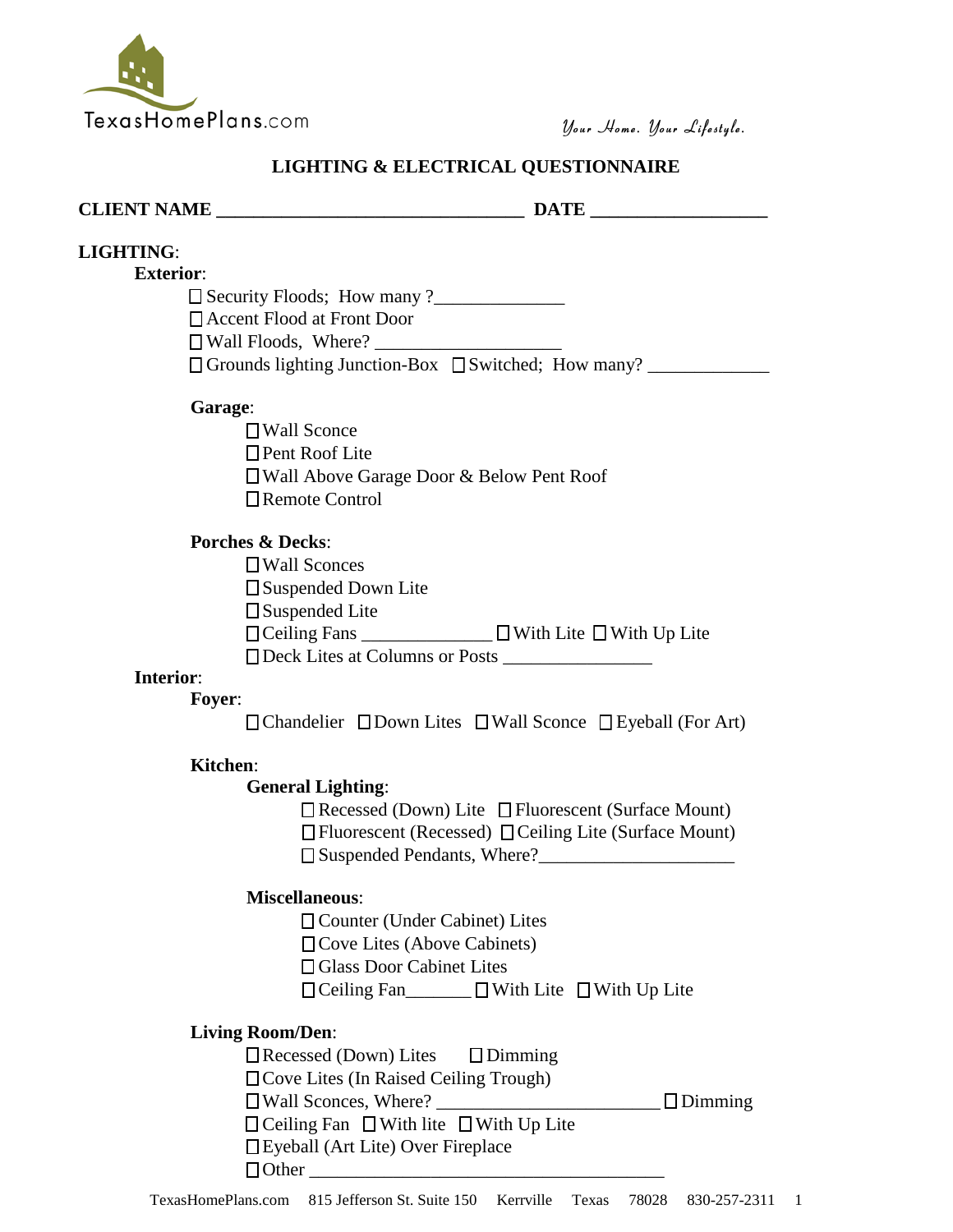### **Dining**:

 $\Box$  Recessed (Down) Lite  $\Box$  Dimming

 $\Box$ Chandelier  $\Box$ Dimming

 $\Box$  Wall Sconce  $\Box$  Dimming

 $\Box$  Ceiling Fan  $\Box$  With Lite  $\Box$  With Up Lite

## $\Box$  Other  $\Box$

#### **Breakfast**:

 $\Box$  Recessed (Down) Lite  $\Box$  Dimming □ Chandelier □ Dimming  $\Box$  Wall Sconce  $\Box$  Dimming  $\Box$  Ceiling Fan  $\Box$  With Lite  $\Box$  With Up Lite Other \_\_\_\_\_\_\_\_\_\_\_\_\_\_\_\_\_\_\_\_\_\_\_\_\_\_\_\_\_\_\_

### **Study/Library**:

Recessed (Down) Lite

 $\square$  Switched Duplex (For Lamp)

 $\Box$  Ceiling Fan  $\Box$  With Lite  $\Box$  With Up Lite

 $\Box$  Other

#### **Master Bedroom**:

Recessed (Down) Lites

 $\Box$  Recessed (Down) Lites (Two over bed)  $\Box$  Dimming (One 3 Way @ bed, other Switch by other side of bed)

 $\Box$  Recessed (Down) Lite over Reading Area  $\Box$  Dimming

 $\Box$  Ceiling Lite (Surface Mount)  $\Box$  Dimming

Switched Duplex (For Lamp) \_\_\_\_\_\_\_\_\_\_\_\_\_\_\_\_\_\_\_\_\_

 $\Box$  Ceiling Fan  $\Box$  With Lite  $\Box$  With Up Lite

 $\Box$  (3 Way @ bed and door)

 $\Box$  Switch for Security lighting (3 Way @ bed and front/rear doors) Other \_\_\_\_\_\_\_\_\_\_\_\_\_\_\_\_\_\_\_\_\_\_\_\_\_\_\_\_\_\_\_\_\_\_\_\_\_\_\_\_

### **Master Bath**:

### **General Lighting**:

Recessed (Down) Lite

Fluorescent (Surface Mount)

Fluorescent (Recessed)

Ceiling Lite (Surface Mount)

 $\Box$  Ceiling Fan  $\Box$  With Lite  $\Box$  With Up Lite

 $\Box$  Shower Lite (Recessed)  $\Box$  Tub Lite (Recessed)

Other \_\_\_\_\_\_\_\_\_\_\_\_\_\_\_\_\_\_\_\_\_\_\_\_\_\_\_\_\_\_\_\_\_

### **Vanity Lites**:

Wall Mount Lite Above Mirror

Recessed (Down) Lite

Wall Sconces, Where? \_\_\_\_\_\_\_\_\_\_\_\_\_\_\_\_\_\_\_\_

Fluorescent (Surface Mount)

Fluorescent (Recessed)

Other \_\_\_\_\_\_\_\_\_\_\_\_\_\_\_\_\_\_\_\_\_\_\_\_\_\_\_\_\_\_\_\_\_\_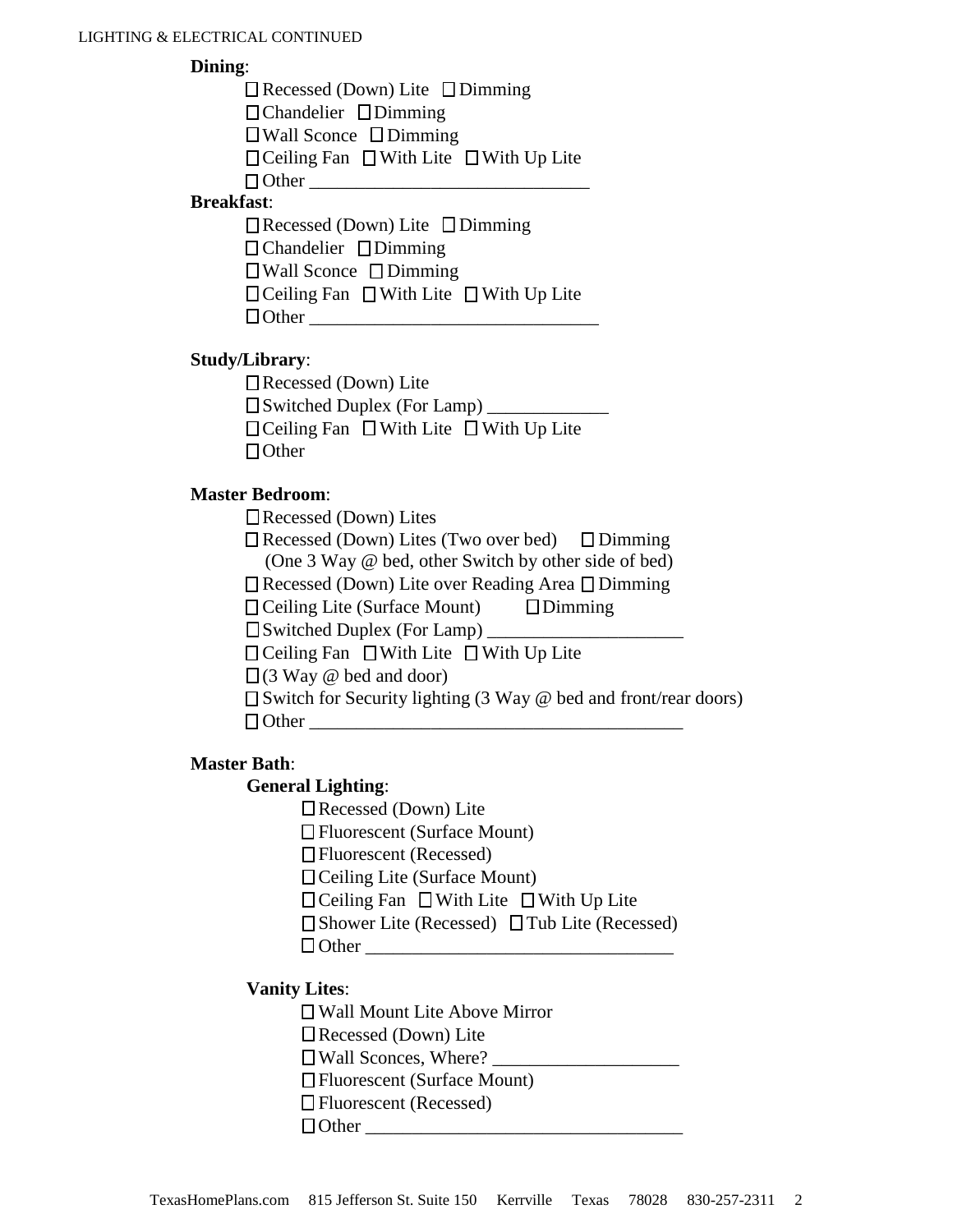#### **Water Closet**:

□Heat-Vent-Lite Recessed (Down) Lite w/ Separate Heat/Vent Fan Recessed (Down) Lite/Separate Vent Fan

### **Master Bedroom Closet**:

□ Ceiling Lite (Surface Mount) Recessed (Down) Lite Fluorescent Switches W/ Motion-Timer  $\Box$  Other

#### **Guest Bedrooms**:

 $\Box$ Recessed (Down) Lites (Two Over Bed)  $\Box$  Dimming (One 3 Way @ Bed, other Switch by other side of Bed)  $\Box$  Recessed (Down) Lite over Reading Area  $\Box$  Dimming  $\Box$  Ceiling Lite (Surface Mount)  $\Box$  Dimming  $\square$  Switched Duplex (For Lamp)  $\square$  $\Box$  Ceiling Fan  $\Box$  With Lite  $\Box$  With Up Lite (3 Way @ Bed)  $\Box$  Other  $\Box$ 

#### **Guest Baths:**

### **General Lighting**:

Recessed (Down) Lite

Fluorescent (Surface Mount)

Fluorescent (Recessed)

□ Ceiling Lite (Surface Mount)

 $\Box$  Ceiling Fan  $\Box$  With Lite  $\Box$  With Up Lite

 $\square$  Shower Lite (Recessed)  $\square$  Tub Lite (Recessed)

□ Other

**Vanity Lites**:

 Wall Mount Lite Above Mirror Recessed (Down) Lite Wall Sconces, Where? \_\_\_\_\_\_\_\_\_\_\_\_\_\_\_\_\_\_\_\_ Fluorescent (Surface Mount) Fluorescent (Recessed) Other \_\_\_\_\_\_\_\_\_\_\_\_\_\_\_\_\_\_\_\_\_\_\_\_\_\_\_\_\_\_\_\_\_\_

### **Other Closets**:

□ Ceiling Lite (Surface Mount)

 $\square$  Switched w/ Motion Timer

| $\Box$ Other |  |
|--------------|--|
|              |  |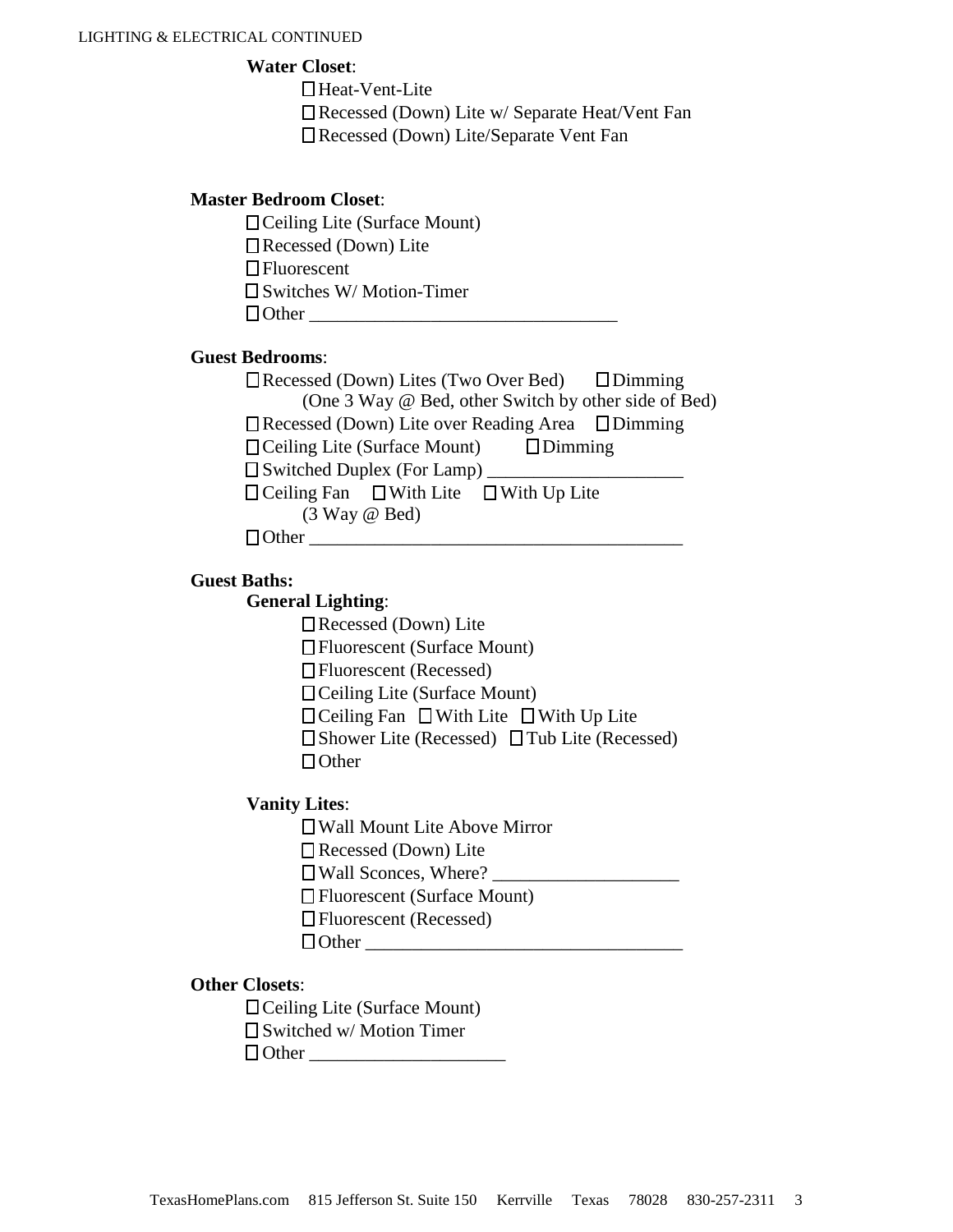#### **Utility Room**:

Ceiling (Surface Mount Fixture)

Recessed (Down) Lite

Fluorescent (Surface Mount)

Fluorescent (Recessed)

□ Counter (Under Cabinet) Lite

 $\Box$  Other

### **Hall Lites**:

□ Ceiling (Surface Mount Fixture)

Recessed (Down) Lites

Wall Sconces

Other \_\_\_\_\_\_\_\_\_\_\_\_\_\_\_\_\_\_\_\_\_\_\_\_\_\_\_\_\_\_\_\_\_

## **Special Lites**:

### **Niche Lites**:

 Low Voltage Down Lite Rope Lites on Side  $\Box$  Other

## **Art Lites**:

| $\Box$ Eyeball, Where? $\Box$  |
|--------------------------------|
| $\Box$ Picture Plugs (On Wall) |
| Where?                         |
| $\Box$ Tract Lites             |
| Where?                         |
| $\Box$ Other                   |

## **Miscellaneous fixtures**:

#### **Heating**:

| $\Box$ Ceiling Heater Near Shower – Master Bath |  |
|-------------------------------------------------|--|
| $\Box$ Ceiling Heater Near Shower – Guest Baths |  |
| $\Box$ Ceiling Heater Near Tub – Master Bath    |  |
| $\Box$ Ceiling Heater Near Tub – Guest Baths    |  |
| □ Ceiling Heating In Water Closet For Commode   |  |
| $\Box$ Other                                    |  |

## **Ventilation**:

- Exhaust Fan Near Shower Master Bath
- Exhaust Fan Near Shower Guest Baths
- Exhaust Fan near Tub Master Bath
- Exhaust Fan near Tub Guest Baths
- □ Attic Fan (Whole House)

All Exhaust Fans to be Remote From Grill

Other \_\_\_\_\_\_\_\_\_\_\_\_\_\_\_\_\_\_\_\_\_\_\_\_\_\_\_\_\_\_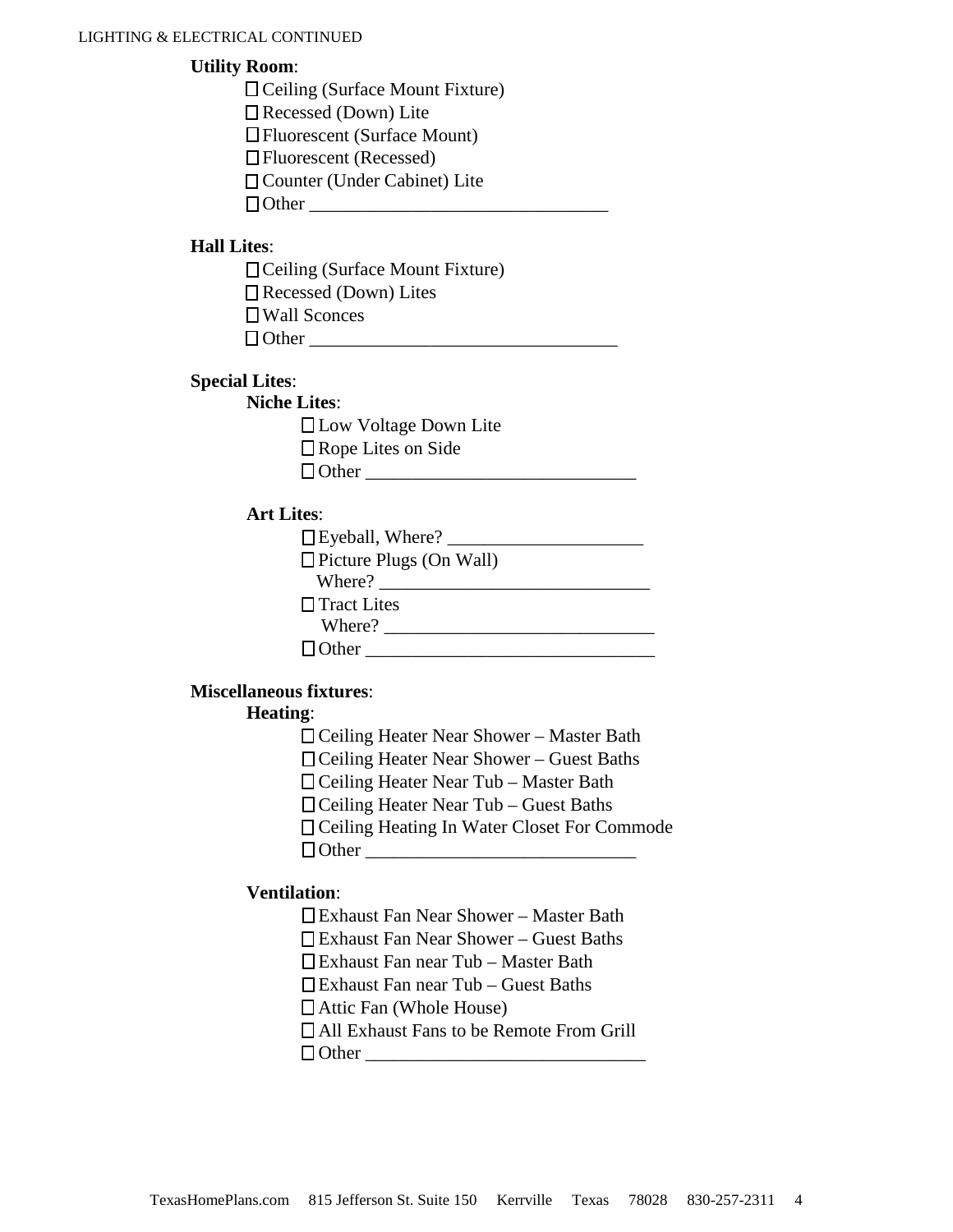**Cable TV**: (Where?)

 Main Entertainment Master Bedroom \_\_\_\_\_\_\_\_\_\_\_\_\_\_\_\_\_\_\_\_\_

| □ Guest Bedrooms         |
|--------------------------|
| $\Box$ Study/Home Office |
| $\Box$ Library           |
| $\Box$ Kitchen           |
| $\Box$ Bonus Room        |
| $\Box$ Other             |

**Telephone**: (Telephone will be run to all the locations listed above along with Cable; if there are other separate locations you desire Telephone, they need to be marked here)

| $\Box$ Kitchen        |
|-----------------------|
| $\Box$ Porch          |
| $\Box$ Guest Bedrooms |
| $\Box$ Utility Room   |
| $\Box$ Garage         |
| $\Box$ Breakfast      |
| $\Box$ Bonus Room     |
| $\Box$ Other          |

## **ELECTRICAL**:

| <b>Power Source:</b>  |               |                   |
|-----------------------|---------------|-------------------|
| $\Box$ Water Heater   | $\square$ Gas | $\Box$ Electrical |
| $\Box$ Cooktop        | $\square$ Gas | $\Box$ Electrical |
| $\Box$ Oven           | $\square$ Gas | $\Box$ Electrical |
| $\Box$ Oven/Range     | $\square$ Gas | $\Box$ Electrical |
| $\Box$ Heating System | $\square$ Gas | $\Box$ Electrical |
| $\Box$ Fireplace      | $\square$ Gas | $\Box$ Electrical |
| $\Box$ Gas Lites      | $\square$ Gas | $\Box$ Electrical |
| □ Bar-B-Q Pit Jet     | $\Box$ Gas    | $\Box$ Electrical |
| $\Box$ Other          | $\square$ Gas | $\Box$ Electrical |
| Other                 | Gas           | <b>Electrical</b> |

## **Special Power Items**:

**220 Needs (Special)**: